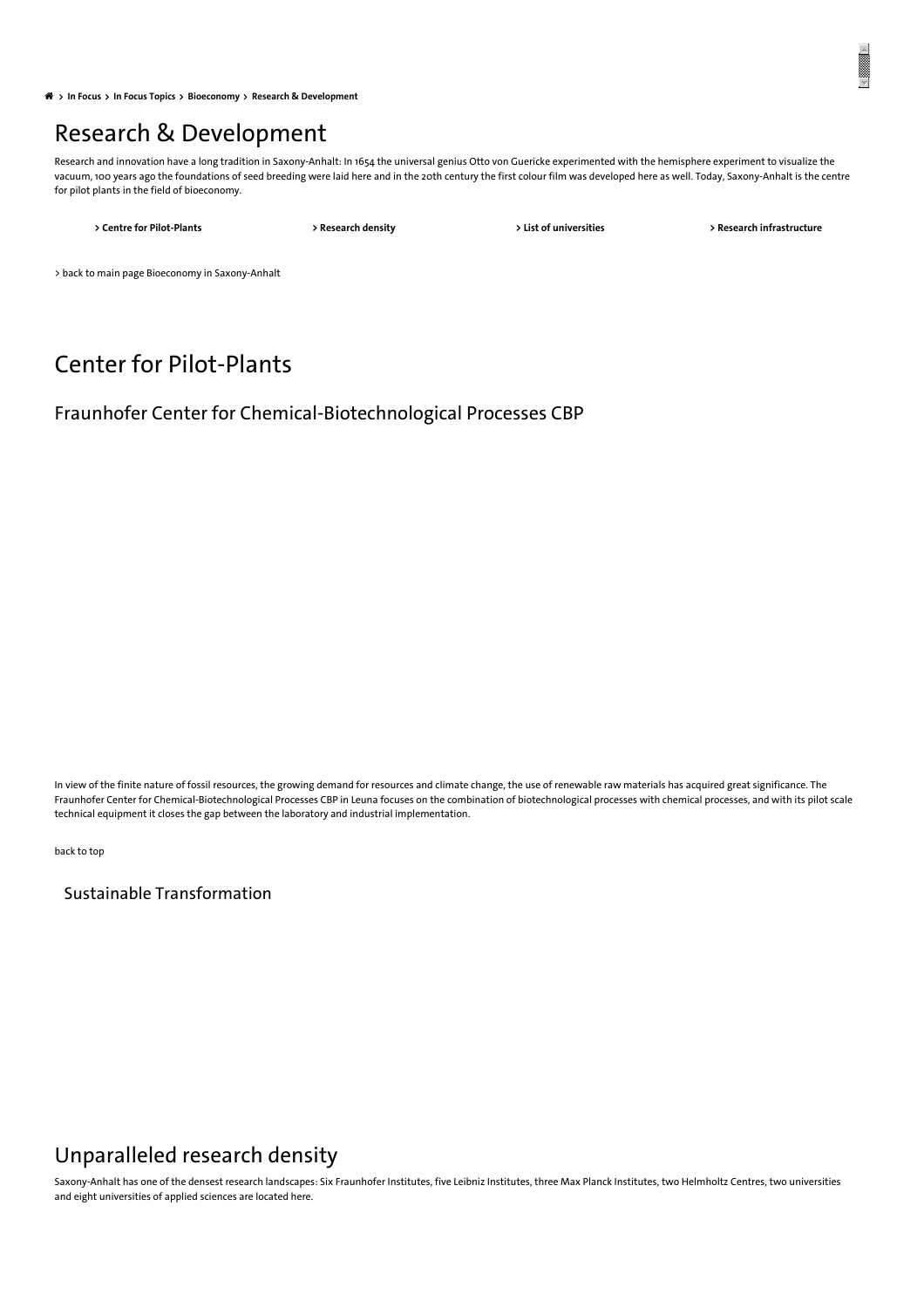<span id="page-1-0"></span>







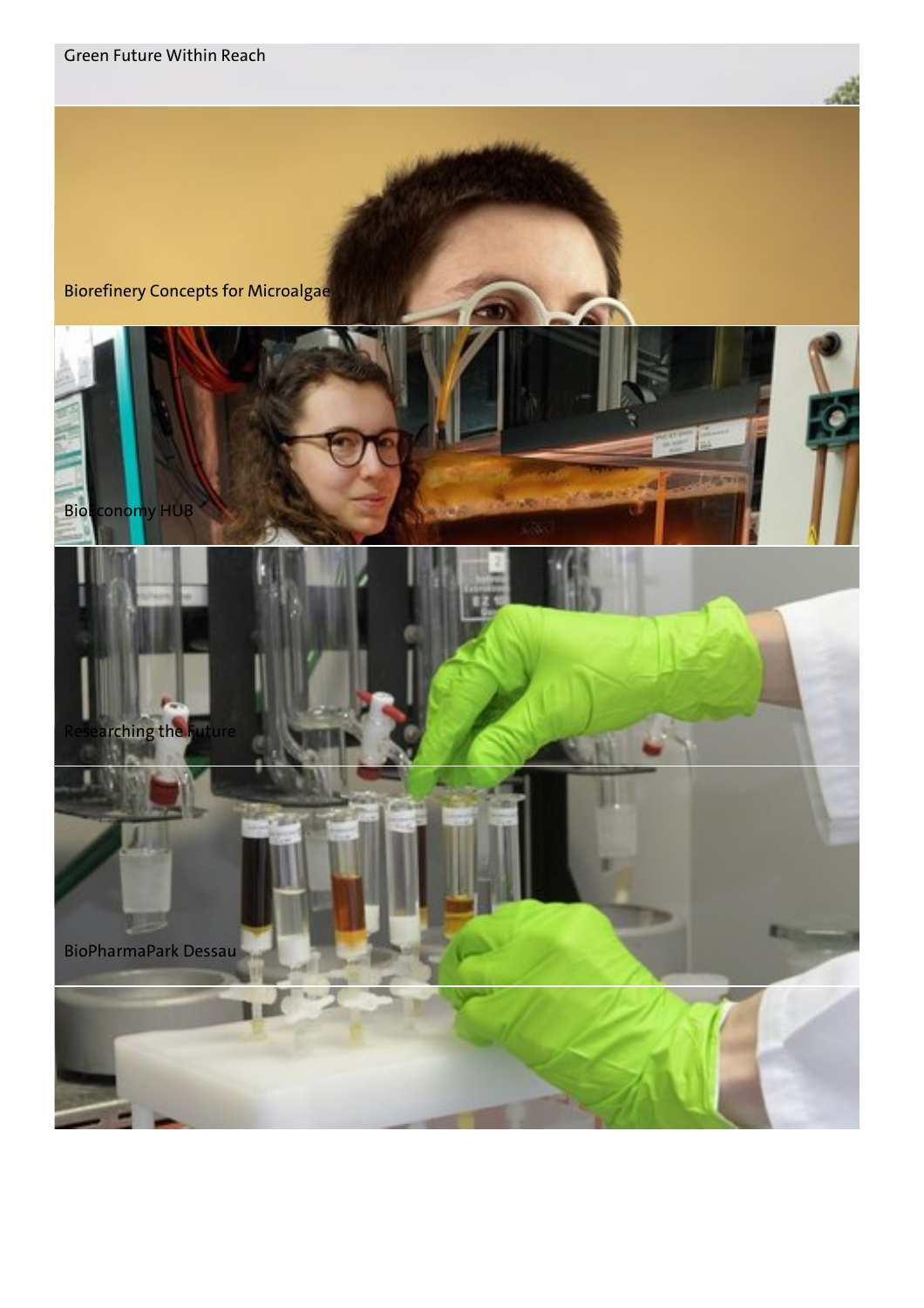

Saxony-Anhalt has one of the densest research landscapes in Germany - and our research landscape relies on collaborative research.

Existing collaborations between the Martin Luther University [Halle-Wittenberg](http://www.sciencecampus-halle.de/index.php/homepage.html) (MLU) and non-university research institutions have already resulted in centres such as the cience Campus for Plant-Based Bioeconomy, the [Interdisciplinary](http://www.uni-halle.de/izn/) Centre for Crop Researchor the German Centre for integrative [Biodeiversity](https://www.idiv.de/en.html) Research (iDiv).

The establishment of the BioEconomy Cluster has also strengthened the country's bioeconomy research area. The cluster's partners include many research institutions,

- Fraunhofer Center for Chemcal-Biotechnological Process [\(CBP\)](https://www.cbp.fraunhofer.de/en.html)
- Fraunhofer Pilot Plant Center for Polymer Synthesis and Polymer Processing [\(PAZ](https://www.polymer-pilotanlagen.de/en/Fraunhofer-PAZ.html))
- Fraunhofer Institute for Mechanics of Materials [\(IWM](https://www.iwm.fraunhofer.de/en.html))
- Martin Luther University [\(MLU](http://www.uni-halle.de/?lang=en))
- Deutsches Biomasseforschungszentrum (German Biomass Research Centre), [\(DBFZ](https://www.dbfz.de/index.php?id=34&L=1))
- Helmholtz Centre for Environmental Research [\(UFZ](http://www.ufz.de/index.php?en=33573))

At the Research Center Dynamic Systems [\(CDS](http://www.cds.ovgu.de/cds/en/CDS.html)) of the Otto-von-Guericke-University Magdeburg [\(OvGU](https://www.ovgu.de/en/)) scientists are working on gaining a fundamental understanding of complex dynamic systems in biomedicine, chemical production systems and processes of energy conversion. Political scientists in Magdeburg are also working on bioeconomics, for example in the [Bio-Ökopoli](http://www.bio-oekopoli.de/) project.

lowever, it is not only the young academics in Saxony-Anhalt who are being cared for; the Gatersleben biotechnology campus will now also be offering vocational training in "plant echnology" in addition to master craftsman training.

### <span id="page-2-0"></span>Universities and non-university research institutes

- [Martin-Luther-University](http://www.uni-halle.de/?lang=en) Halle-Wittenberg
- [Otto-von-Guericke-University](http://www.ovgu.de/en/) Magdeburg
- [Fraunhofer](https://www.iwm.fraunhofer.de/en.html) Institut for Mechanics of Materials IWMS
- Fraunhofer Institut for Cell Therapy and [Immunology](https://www.izi.fraunhofer.de/en.html) IZI
- Max Planck Institut for Dynamics of Complex Technical Systems [Magdeburg](http://www.mpi-magdeburg.mpg.de/2316/en)
- Leibniz Institut for Plant [Biochemistry](https://www.ipb-halle.de/en/) Anhalt [Univiversity](https://www.hs-anhalt.de/en/start-page.html) of Applied Sciences
- [Magdeburg-Stendal](https://www.hs-magdeburg.de/en/home.html) University of Applied Sciences